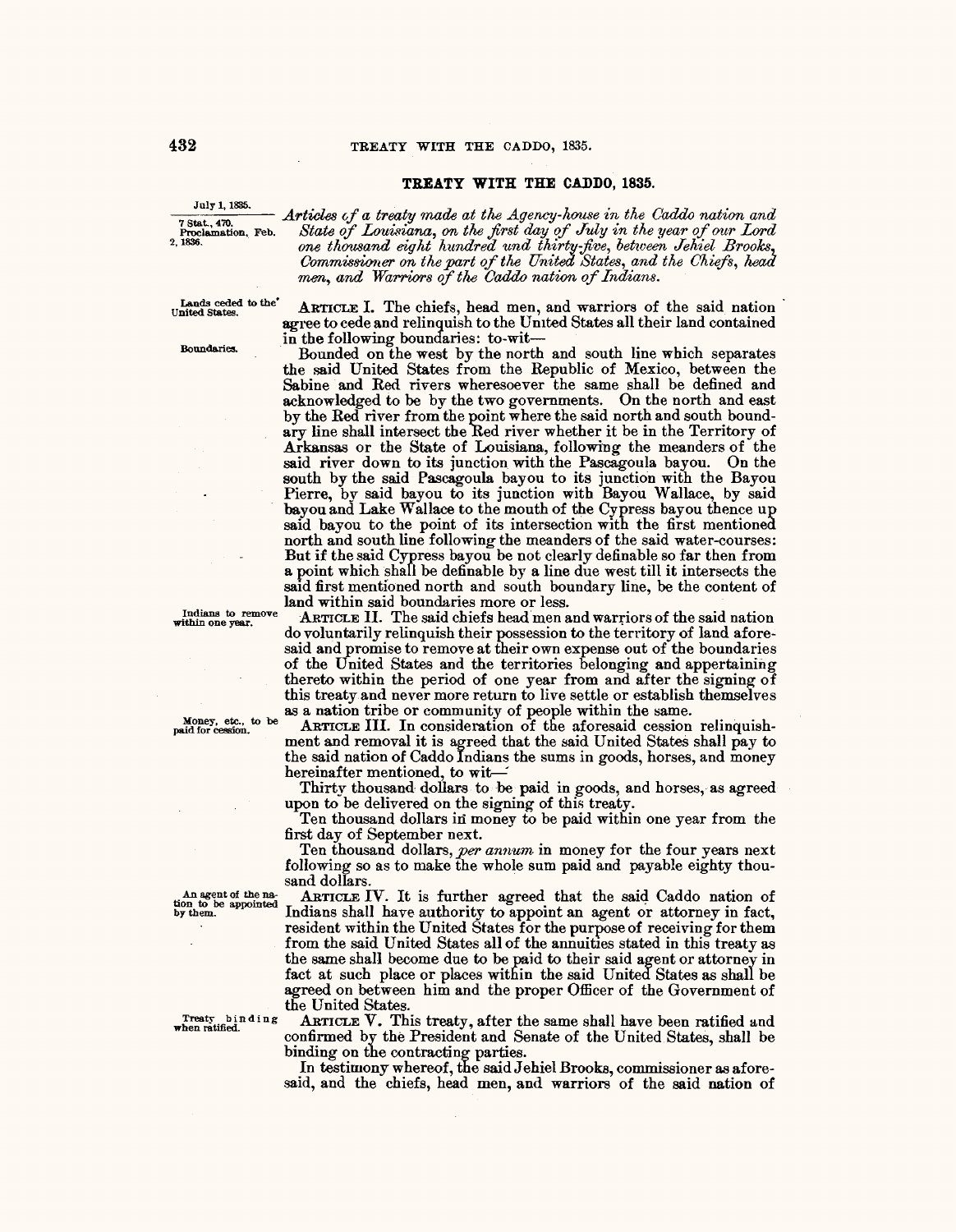Indians, have hereunto set their hands, and affixed their seals at the place and on the day and year above written.

| J. Brooks,               | L. 9.  | Tiohtow, his x mark,     | $\lceil$ L. 8. $\rceil$ |
|--------------------------|--------|--------------------------|-------------------------|
| Tarshar, his x mark,     | L. S.  | Tehowahinno, his x mark, | L. S.                   |
| Tsauninot, his x mark,   | L, 8,  | Tooeksoach, his x mark,  | L. S.                   |
| Satiownhown, his x mark. | L. S.  | Tehowainia, his x mark,  | L. S.                   |
| Tennehinum, his x mark,  | L. 8.  | Sauninow, his x mark,    | L. 8.                   |
| $0$ at, his x mark,      | L. S.  | Saunivoat, his x mark.   | L. 8.                   |
| Tinnowin, his x mark.    | L. 8.  | Highahidock, his x mark, | L. 8.                   |
| Chowabah, his x mark,    | L. S.  | Mattan, his x mark,      | L. S.                   |
| Kianhoon, his x mark,    | L. 8.  | Towabinneh, his x mark,  | L. S.                   |
| Tiatesum, his x mark,    | L. 8.1 | Aach, his x mark,        | L. 8.                   |
| Tehowawinow, his x mark, | L. S.  | Sookiantow, his x mark,  | L. 8.                   |
| Tewinnum, his x mark,    | L. S.  | Sohone, his x mark,      | L. 8.                   |
| Kardy, his x mark,       | L. 8.  | Ossinse, his x mark,     | L. 8.                   |
|                          |        |                          |                         |

In presence of  $-$ 

T. J. Harrison, captain, Third Regiment<br>Infantry, commanding detachment, T. J. Harrison, captain, Third Regiment D. M. Heard, M. D., acting assistant sur-

J. Bonnell, first lieutenant, Third Regi-

geon U.S. Army,<br>Isaac Williamson, Henry Queen,

ment U. S. Infantry, J. P. Frile, 'brevet second lieutenant, Third Regiment U. S. Infantry,

John W. Edwards, interpreter.

Agreeably to the stipulations in the third article of the treaty, there have been purchased at the request of the Caddo Indians, and delivered to them, goods and horses to the amount of thirty thousand dollars.

As evidence of the purchase and delivery as aforesaid, under the direction of the commissioner, and that the whole of the same have been received by the said Indians, the said commissioner, Jehiel Brooks, and the undersigned, chiefs and head men of the whole Caddo nation of Indians, have hereunto set their hands, and affixed their seals, the third day of July, in the year of our Lord one thousand eight hundred and thirty-five.

| J. Brooks,               | [L. s.]                   |
|--------------------------|---------------------------|
| Tarshar, his x mark,     | [L. s.]                   |
| Tsauninot, his x mark,   | [L. s.]                   |
| Satiownhown, his x mark, | L. 8.                     |
| Oat, his x mark,         | L. 8.                     |
| Ossinse, his x mark,     | $\left[$ L. 8. $\right]$  |
| Tiohtow, his x mark,     | $\lfloor$ L. 8. $\rfloor$ |
| Chowawanow, his x mark,  | [L. 8.]                   |

n presence of-Larkin Edwards, Henry Queen,<br>John W. Edwards, interpreter, James Finnerty.

 $Articles$  supplementary to the treaty made at the agency house in the  $\frac{July1,1835.}{2}$ Caddo nation and State of Louisiana on the first day of July, one <sup>7 Stat., 472</sup> thousand eight hundred and thirty-five between Jehiel Brooks Com-<br>missioner on the part of the United States, and the Chiefs head men and Warriors of the Caddo nation of Indians concluded at the same *place, and on the same day between the said Commissioner on the part of the United States and the Chiefs Head men and Warriors of tlte said nation of Indians, to wit-*

WHEREAS the said nation of Indians did in the year one thousand eight hundred and one, give to one François Grappe and to his three sons then born and still living, named Jacques, Dominique and Belthazar, for reasons stated at the time and repeated in a memorial which the said nation addressed to the President of the United States in the month of January last, one league of land to each, in accordance with the Spanish custom of granting land to individuals. That the chiefs

Preamble.